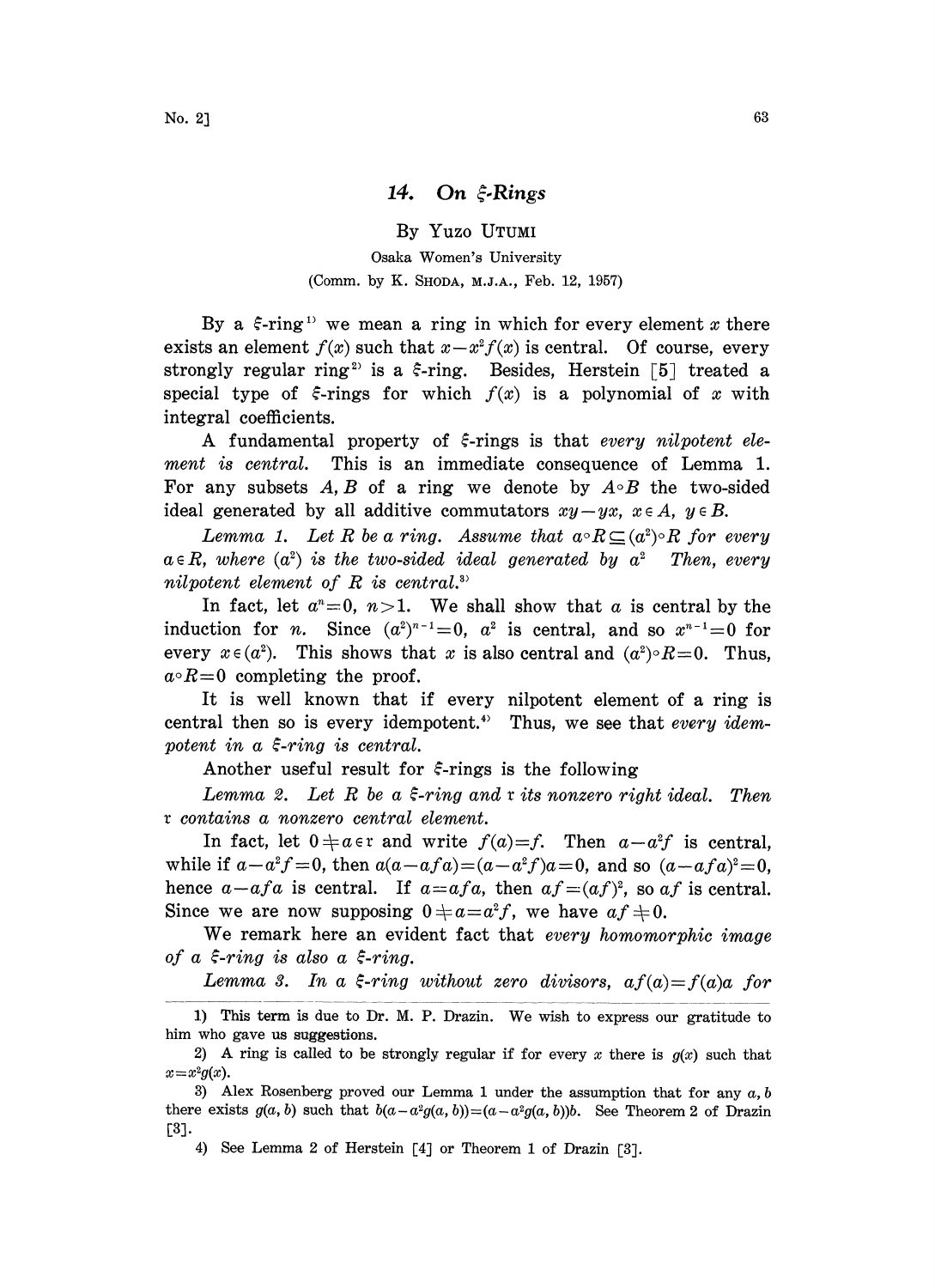every a.

In fact, we write  $f(a)=f$ . Since  $a-a^2f$  is central,  $a^3f=a^2-a$  $(a-a^2f)=a^2-(a-a^2f)a=a^2fa$ , so  $a^2(af-fa)=0$  which implies  $af=fa$ . Our main purpose is to prove the following

Theorem 1. Let R be a  $\xi$ -ring. Then the set N of all nilpotent elements of R forms <sup>a</sup> two-sided ideal contained in the center of R. The residue ring  $R-N$  is a subdirect sum of division rings and commutative rings.

Proof. By Lemma 1,  $N$  is an ideal contained in the center. Let  $x \notin N$ . Then there exists a maximum two-sided ideal  $P_x$  which contains N and does not contain any powers of x. Clearly  $P_x$  is a prime ideal. Moreover, by Lemma 2,  $R-P_x$  has no zero divisors. First, assume that  $R-P_x$  is subdirectly reducible and is a subdirect sum of  $R-Q_x$ satisfying  $Q_a \Box P_x$ . We denote x modulo  $P_x$  by  $\bar{x}$ . Then the  $\alpha$ -component  $\bar{x}_\alpha$  of  $\bar{x}$  is nilpotent for every  $\alpha$ . Since  $R-Q_\alpha$  is also a  $\xi$ -ring,  $\bar{x}_a$  is central and moreover  $\bar{x}_a u$  is also central for every  $u \in R-Q_a$ . Hence  $\bar{x}$  and  $\bar{x}\bar{y}$  are central for every  $\bar{y} \in R-P_x$ . Let  $\bar{z} \in R-P_x$ . Then  $\overline{x}\overline{y}\overline{z}=\overline{z}\overline{x}\overline{y}=\overline{x}\overline{z}\overline{y}$ . Since  $\overline{x}+0$  and  $R-P_x$  has no zero divisors, we see that  $\overline{y}\overline{z}=\overline{z}\overline{y}$ , whence  $R-P_x$  is a commutative ring. Next, we assume that  $R-P_x$  is subdirectly irreducible and denote its unique minimum two-sided ideal by a. Let  $a \ni a \neq 0$ . Since  $a \ni a \neq 0$ ,  $a \ni a \neq 0$ Lemma 2. Similarly, we obtain  $aa=a$  by Lemma 3. Thus, a is a division ring. It follows from this that  $R-P_x$  is semisimple and hence is primitive by its subdirect irreducibility. From a well-known theorem for primitive rings we may conclude that  $R-P_x$  is a division ring.<sup>5)</sup> Since  $\bigcap P_x = N$ , this completes the proof.

Corollary. Let R be a  $\xi$ -ring. Then  $af(a)-f(a)a$ ,  $a-f(a)a^2$  and  $a-a f(a)a$  are all central for every  $a \in R$ .

In fact, when R is a division ring,  $af(a)=f(a)a$  by Lemma 3. This holds trivially if  $R$  is commutative. Thus Corollary follows immediately from Theorem 1.

In the rest of the paper we shall treat  $\xi$ -rings under a rather strong assumption. A ring is called an I-ring if every nonnil onesided ideal contains a nonzero idempotent. An FI-ring is a ring of which every homomorphic image is an I-ring.<sup>6)</sup>

Theorem 2. An FI-ring R is a  $\xi$ -ring if and only if every nilpotent element of R is central. Then,  $R-N$  is strongly regular where  $N$  is the ideal consisting of all nilpotent elements.<sup>7</sup>

In fact, we assume that every nilpotent element of an FI-ring

<sup>5)</sup> See Theorem 22 of Jacobson [6] and its proof.

<sup>6)</sup> See Levitzki [7]. Of course, every  $\pi$ -regular ring is an FI-ring.

<sup>7)</sup> This is a slight generalization of Theorem 6.1 of Drazin [2J and Theorem 5 of Drazin [3].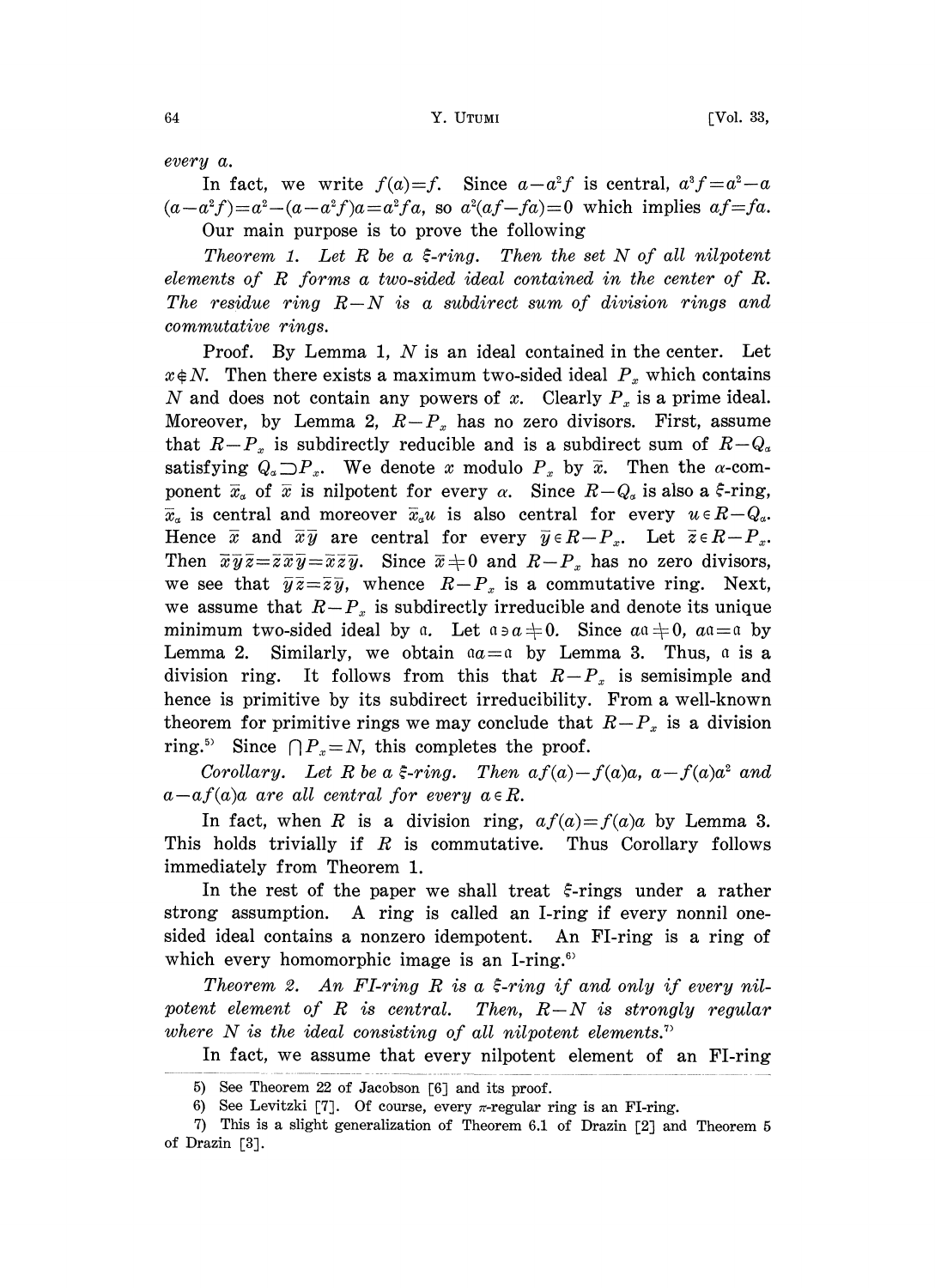R is central. Then the FI-ring  $R-N$  has no nilpotent elements. Hence  $R-N$  is strongly regular<sup>3</sup> and R is a  $\xi$ -ring.

McLaughlin and Rosenberg proved among others that if all zero divisors of an I-ring R are central then (i) R is commutative or (ii) R is a division ring or (iii) R is a noncommutative ring satisfying the following conditions: The set of zero divisors coincides with the radical  $N+0$  and  $R-N$  is a (commutative) field.<sup>99</sup> They showed also examples of rings of type  $(iii)^{10}$  Relating to their results we shall prove finally the following

Theorem 3. If an FI-ring R is a  $\xi$ -ring, then R is a subdirect sum of FI-rings in which every zero divisor is central.

Proof. Let R be a subdirectly irreducible FI $\epsilon$ -ring. We have only to show that any zero divisor of  $R$  is central.<sup>113</sup> Denote the unique minimum two-sided ideal of R by  $\alpha$  and its left annihilator ideal by  $l(\alpha)$ . If  $l(\alpha) \ni e = e^2 \neq 0$ , then  $eR \supseteq \alpha$  since e is central. Thus,  $a=ea=0$  which is a contradiction. This implies that  $l(a)$  is nil and hence is contained in the center. If  $x$  is a left zero divisor, then  $x \in l(a)$  by Lemma 2, so that x is central. Therefore, every right zero divisor is a left zero divisor and is also central. This completes the proof.

## References

- [1] Garett Birkhoff: Subdirect unions in universal algebra, Bull. Amer. Math. Soc., 50 (1944).
- [2] M. P. Drazin: Algebraic and diagonable rings, Canadian J. Math., 8 (1956).
- [3] ---: Rings with central idempotent or nilpotent elements (to appear).
- [4] I. N. Herstein: A generalization of a theorem of Jacobson, Amer. J. Math., 73 (1951).
- $[5]$  ---: The structure of a certain class of rings, Amer. J. Math., 75 (1953).
- [\_6] N. Jacobson: The radical and semisimplicity for arbitrary rings, Amer. J. Math., 61 (1945).
- [7] J. Levitzki: On the structure of algebraic algebras and related rings, Trans. Amer. Math. Soc., 74 (1953).
- [8] J. E. McLaughlin and Alex Rosenberg: Zero divisors and commutativity of rings, Proc. Amer. Math. Soc., 4. (1953).

<sup>8)</sup> See Theorem 5.5 of Levitzki [7].

<sup>9)</sup> See Theorem 3 of McLaughlin and Rosenberg [8].

<sup>10)</sup> In such a ring the commutator ideal is nonzero and contained in the radical. Thus, this gives a counterexample for the so-called Herstein's conjecture that every  $\xi$ -ring is a subdirect sum of division rings and a commutative ring. See Drazin [2].

<sup>11)</sup> Every ring is a subdirect sum of subdirectly irreducible rings. See Birkhoff  $\lceil 1 \rceil$